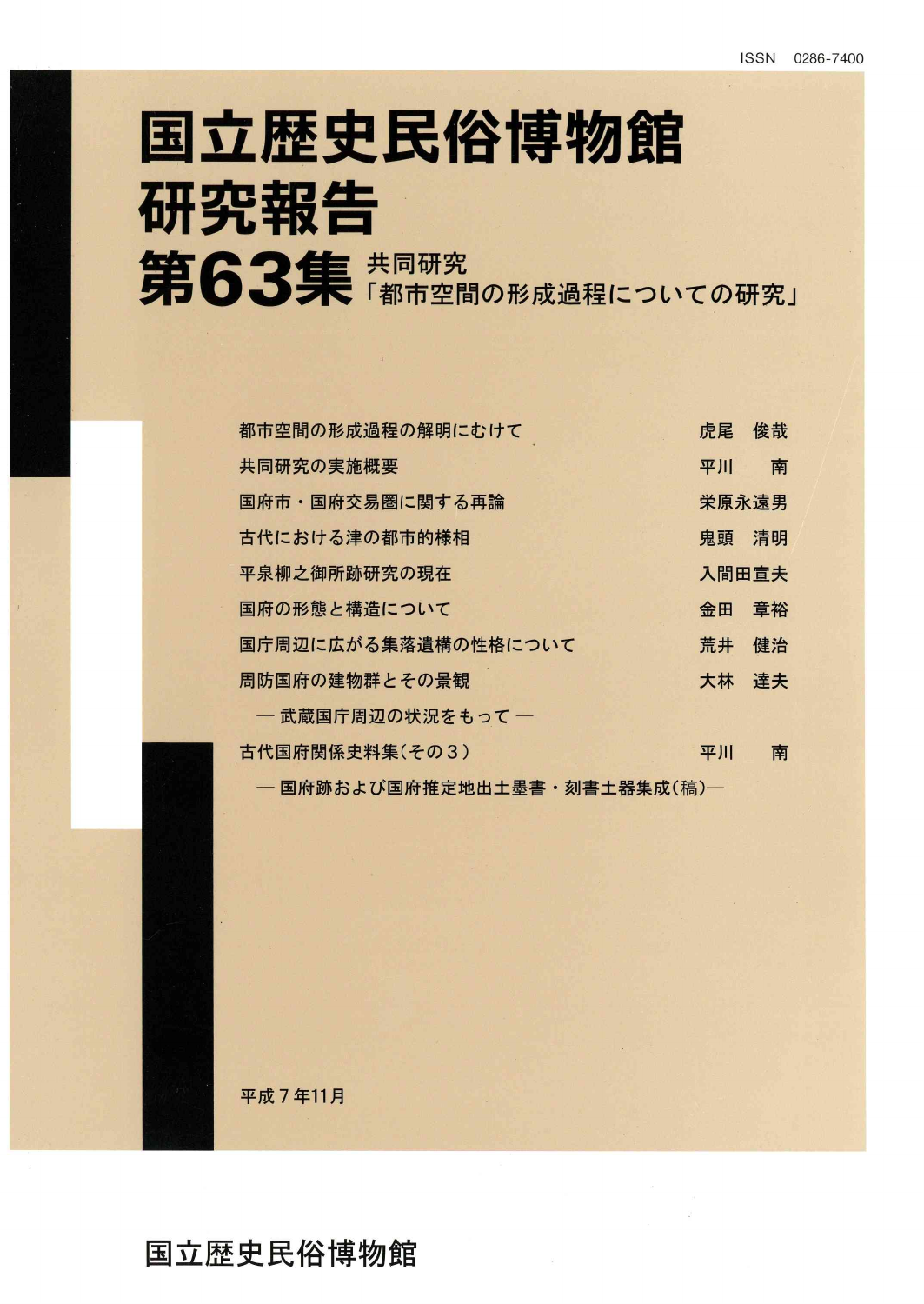## 国立歴史民俗博物館 研究報告

## 第63集 共同研究「都市空間の形成過程についての研究」

#### 目 次

| 都市空間の形成過程の解明にむけて ………………………………………………………………… 虎尾 俊哉                     |    | 3   |
|----------------------------------------------------------------------|----|-----|
|                                                                      |    | 4   |
|                                                                      |    | 9   |
|                                                                      |    | 49  |
|                                                                      |    | 65  |
|                                                                      | 章裕 | 83  |
| ■国庁周辺に広がる集落遺構の性格について …………………………………………………… 荒井 健治<br>――武蔵国庁周辺の状況をもって―― |    | 133 |
|                                                                      |    |     |
|                                                                      |    | 227 |
| − 国府跡および国府推定地出土墨書・刻書土器集成(稿) ──                                       | 南  | 271 |

平成7年11月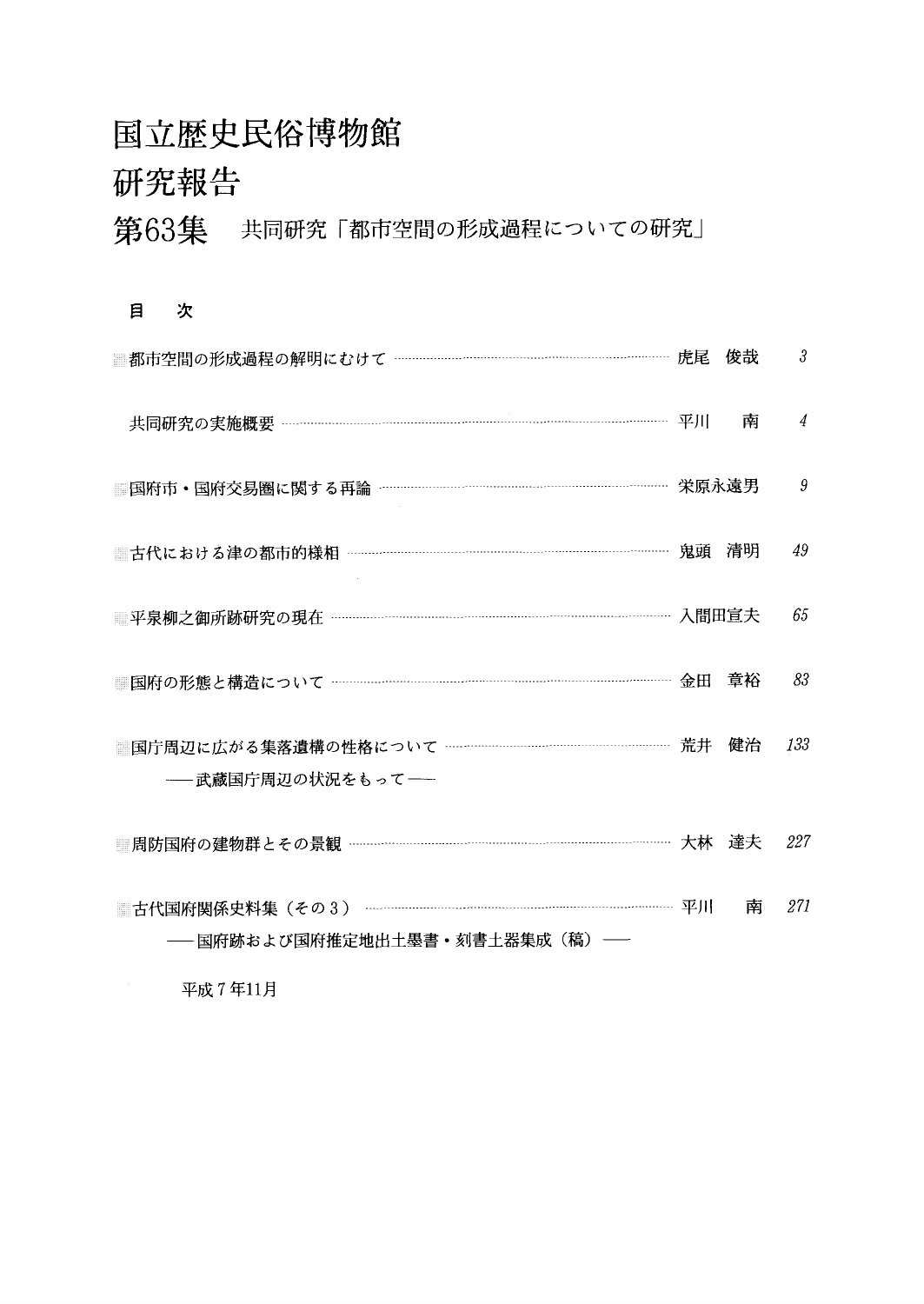#### **Bulletin** of

#### the National Museum of

#### Japanese History

### vol. 63 Joint Study on the Process of Development of Urban Settlement in Ancient Japan

 $Contents:$ 

| TORAO, T.     | Toward Illuminating the Formation Process<br>of Urban Space <b>contract the Space</b> of Urban Space <b>contract the Space</b> of Urban Space <b>contract to the Space of Urban Space</b> | $\mathcal{S}$  |
|---------------|-------------------------------------------------------------------------------------------------------------------------------------------------------------------------------------------|----------------|
| HIRAKAWA, M.  |                                                                                                                                                                                           | $\overline{4}$ |
| Study Reports |                                                                                                                                                                                           |                |
| SAKAEHARA, T. | Reconsideration of the Nature and Extent of                                                                                                                                               | 9              |
| KITO, K.      | Urban Aspects of Tsu Markets in Ancient Japan                                                                                                                                             | 49             |
| IRUMADA, N.   | Current Status of Research on the Hiraizumi-                                                                                                                                              | 65             |
| KINDA, A.     |                                                                                                                                                                                           | 83             |
| ARAI, K.      | The Nature of Settlement Surrounding the Kokuchō<br>Provincial Centers <b>Executive Contents</b>                                                                                          | 133            |
| OBAYASHI, T.  | Clusters of Bildings and Layout of Suō Kokufu                                                                                                                                             | 227            |
| HIRAKAWA, M.  | Collection of Historical Documents Related to<br>Kokufu Provincial Centers (3): Figures and Writing<br>Charactors from Excavations 371                                                    |                |

Nov. 1995.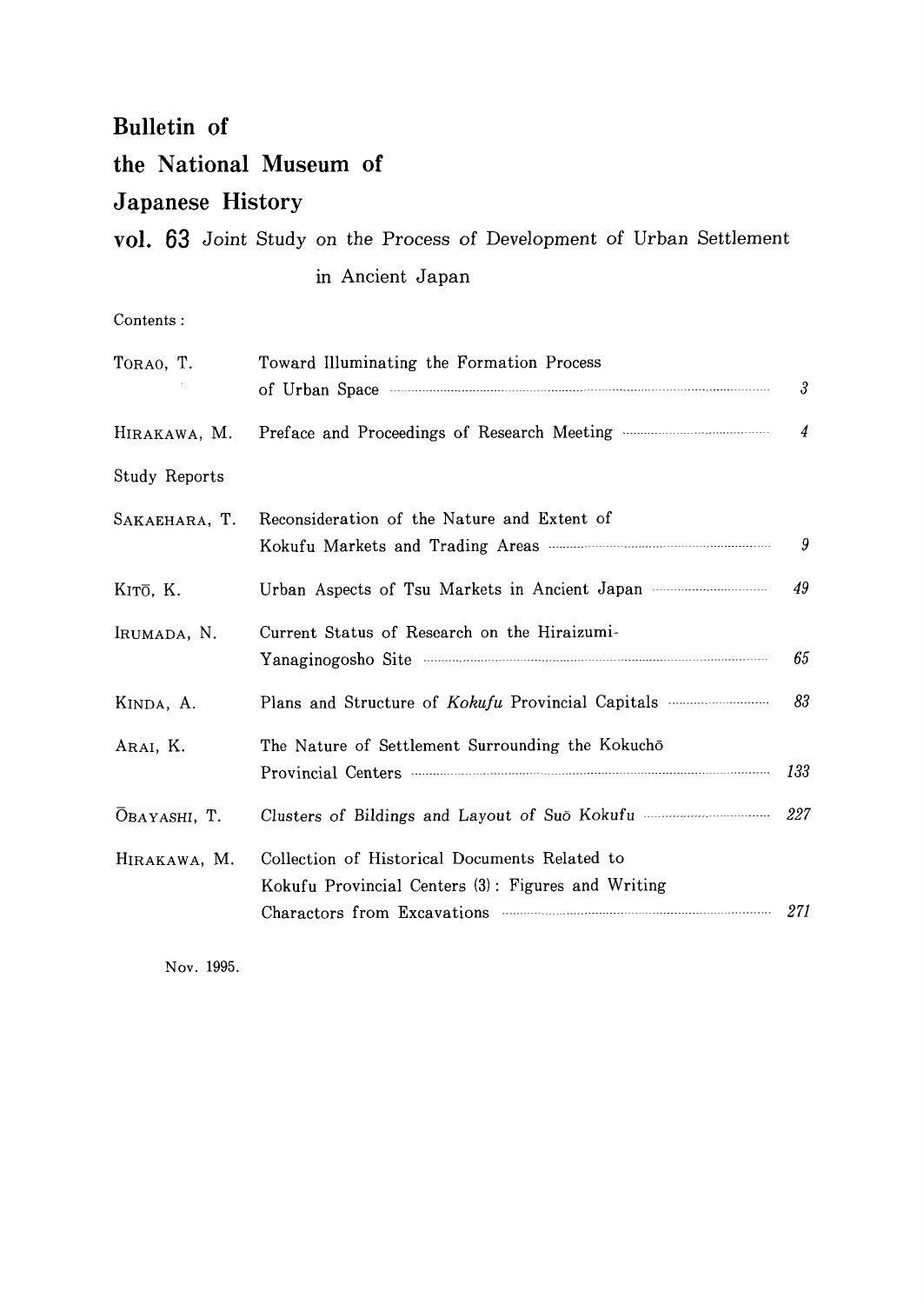#### 国立歴史民俗博物館研究報告 第63集

| 平成7年11月27日 印<br>平成7年11月30日 発行 | 刷          | (非売品)                                     |                       |
|-------------------------------|------------|-------------------------------------------|-----------------------|
| 編集・発行                         | 国立歴史民俗博物館  | 〒285 千葉県佐倉市城内町117<br>電 話 043-486-0123(代表) |                       |
| 印<br>刷                        | 株式会社 正 文 社 | 電 話 043-233-2235(代)                       | 〒260 千葉県千葉市中央区都町2-5-」 |

◎Printed in Japan Nov.1995